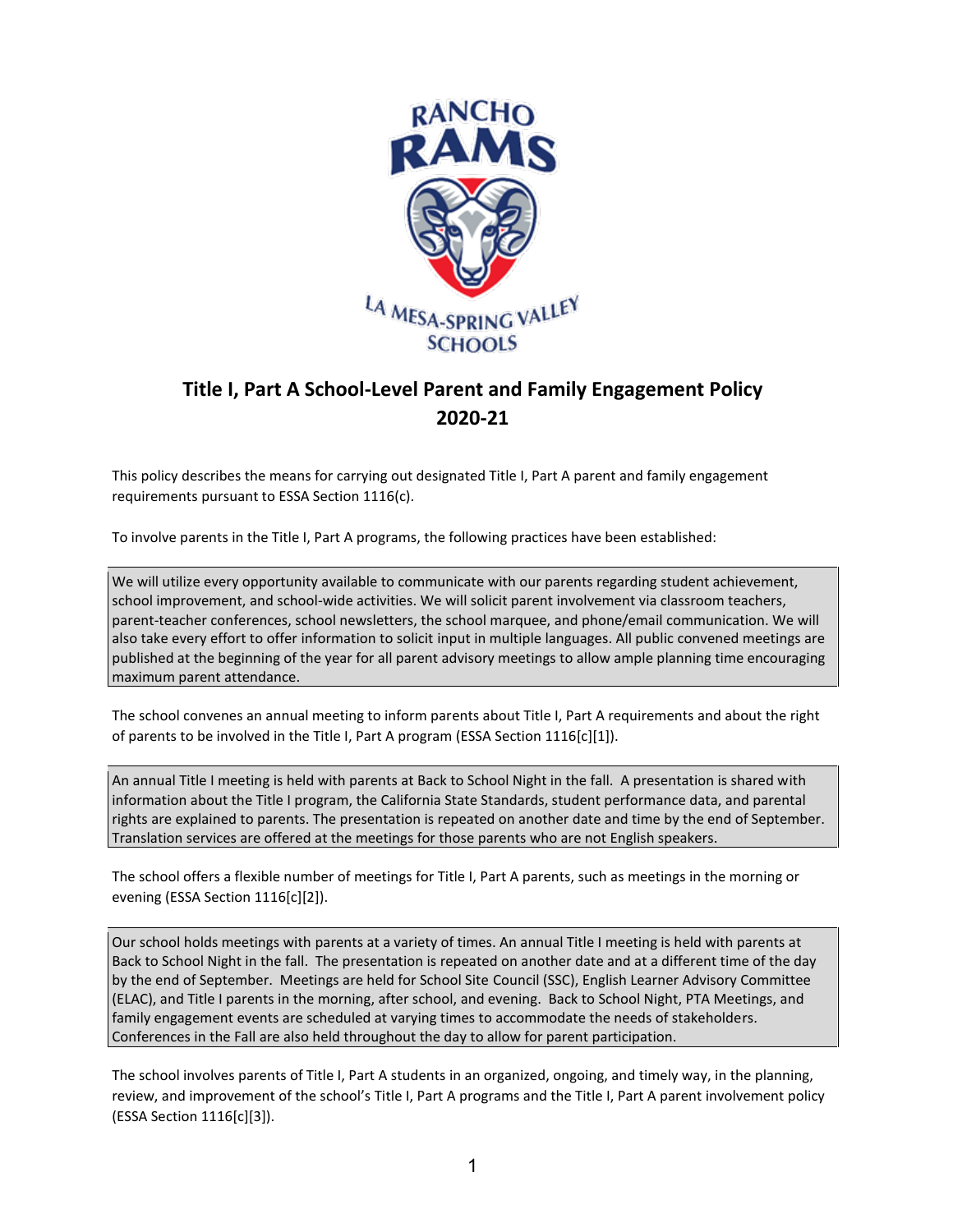Parents are involved in the planning, monitoring, and modifications involved with the Title I program primarily through the participation in planning all reforms of the school. Elected representatives from parent and community stakeholders work with the SSC to analyze data, monitor progress, and make modifications to the instructional program, both through the School Plan for Student Achievement (SPSA) and the Parent Engagement Policy. The policy will be reviewed and updated annually during a SSC meeting in the spring.

The school provides parents of Title I, Part A students with timely information about Title I, Part A programs (ESSA Section 1116[c)(4][A]).

Parents receive information about Title I programs at the annual "Title I" meeting held during Back to School Night, and an alternative time. They are informed of their rights, program requirements and the vehicles by which they can provide input. On-going collaboration and updates about the programs is also done through updates via telephone and email, at SSC meetings, ELAC meetings, Title I parent meetings, and other parent events. Information is posted on the school website, in the main office, and sent through the U.S. Mail, when necessary.

The school provides parents of Title I, Part A students with an explanation of the curriculum used at the school, the assessments used to measure student progress, and the proficiency levels students are expected to meet (ESSA Section 1116[c][4][B]).

Parents are provided an explanation of the programs in place at our school during the annual Title I meeting, Back to School Night, family engagement/curriculum events, SSC meetings, and ELAC meetings. Teachers teachers provide a more detailed overview of curriculum, how they use assessment to monitor student progress, and grading (as appropriate) at Back to School Night, in their start of the year communications and during fall conferences where parents speak with teachers one-on-one about their child's academic achievement.

If requested by parents of Title I, Part A students, the school provides opportunities for regular meetings that allow the parents to participate in decisions relating to the education of their children (ESSA Section 1116[c][4][C]).

Our school invites and encourages parents participation in decision making regarding students' education. Formal meetings such as parent-teacher conferences in the fall in addition to on-going meetings throughout the year for individual students or students in special programs (i.e.: IEPs, 504s, SSTs). Additionally, parents experience an open door policy at our school. Parents and families are encouraged to meet with staff (formally and informally) on an on-going basis to establish a collaborative relationship in decision making around students' educational needs. Parents' are also supported and encouraged to give input at a program level through the SPSA by attending or sending comments to SSC meetings and ELAC meetings.

This School-Level Parent and Family Engagement Policy has been developed jointly with, updated periodically, and agreed on with parents of children participating in Title I, Part A programs, as evidenced by:

Evidence of annual joint development/revision of the School-Level Parent and Family Engagement Policy can be found on the agenda and minutes of a SSC meeting held on May 29, 2020. The plan is updated periodically to meet the changing needs of parents and the school.

This policy was adopted by the Rancho Elementary School on May 29, 2020 and will be in effect for the period of the 2020-21 school year.

The school will distribute the policy to all parents of students participating in the Title I, Part A program on, or before: September 30, 2020.